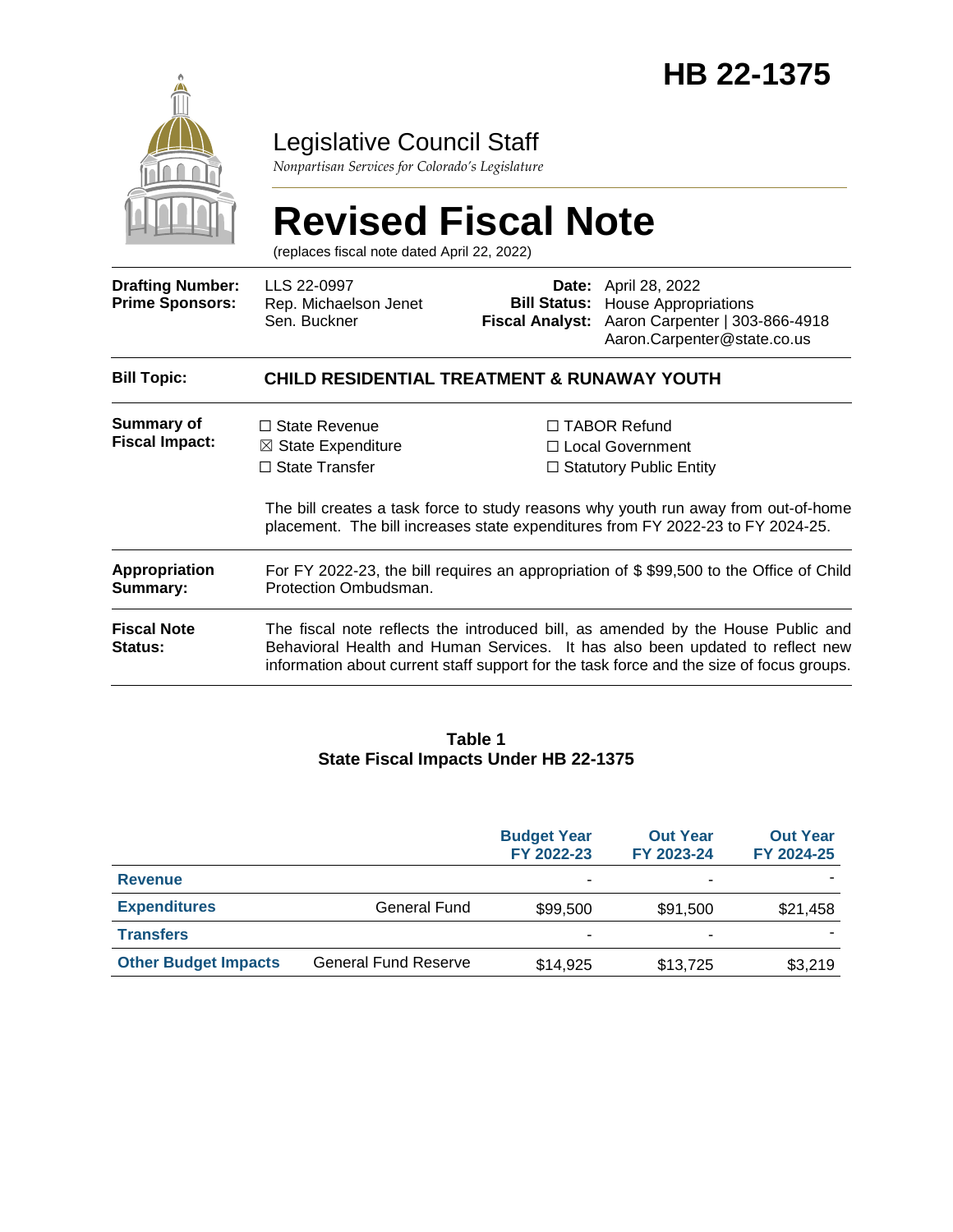Page 2

# **Summary of Legislation**

The bill creates a 22-member task force to prevent youth from running away from out-of-home placement in the Office of the Child Protection Ombudsman (CPO) to:

- analyze the root causes of why children run away from out-of-home placement;
- develop a consistent, prompt, and effective response to recover missing children; and
- address the safety and wellbeing of a child upon the child's return to out-of-home placement.

The CPO must enter into an agreement with an institution of higher education to perform research and to support the task force. The task force must convene its first meeting by October 1, 2022, and must meet at least once every two months. The bill outlines the specific duties of the task force and requires the institution of higher education to conduct focus groups for children in out-of-home placement and young adults who have aged out of the system. The task force must submit status report on October 1, 2023, and then must submit a final report by October 1, 2024.

# **Background**

The CPO received 0.5 FTE in the FY 2022-23 Long Bill for a public information officer. The fiscal note assumes that this official will assist in the facilitation of the task force.

## **State Expenditures**

The bill increases state expenditures in the CPO by \$99,500 in FY 2022-23, \$91,500 in FY 2023-24, and \$21,458 in FY 2024-25 from the General Fund. Expenditures are shown in Table 2 and detailed below.

| <b>Cost Components</b>            | FY 2022-23 | FY 2023-24 | FY 2024-25 |
|-----------------------------------|------------|------------|------------|
| <b>Child Protection Ombudsman</b> |            |            |            |
| <b>Facilitator Contract</b>       | \$50,000   | \$50,000   | \$20,833   |
| Member Reimbursement              | \$1,500    | \$1,500    | \$625      |
| <b>Higher Education Contract</b>  | \$48,000   | \$40,000   | -          |
| Total                             | \$99,500   | \$91,500   | \$21,458   |

#### **Table 2 Expenditures Under HB 22-1375**

**Child Protection Ombudsman.** Starting in FY 2022-23, expenditures will increase in the CPO to hire a facilitator to assist the public information officer in supporting the task force, to reimburse members on the task force, and to contract with a higher education institution.A contract for a facilitator is estimated at \$50,000 per year and reimbursement for task force members is estimated at \$1,500 per year, assuming that some meetings will occur remotely; these costs are prorated in FY 2024-25 for five months. The contract with a higher education institution is estimated at \$48,000 in FY 2022-23 and \$40,000 in FY 2023-24, and contract costs include reimbursement for focus group participants.